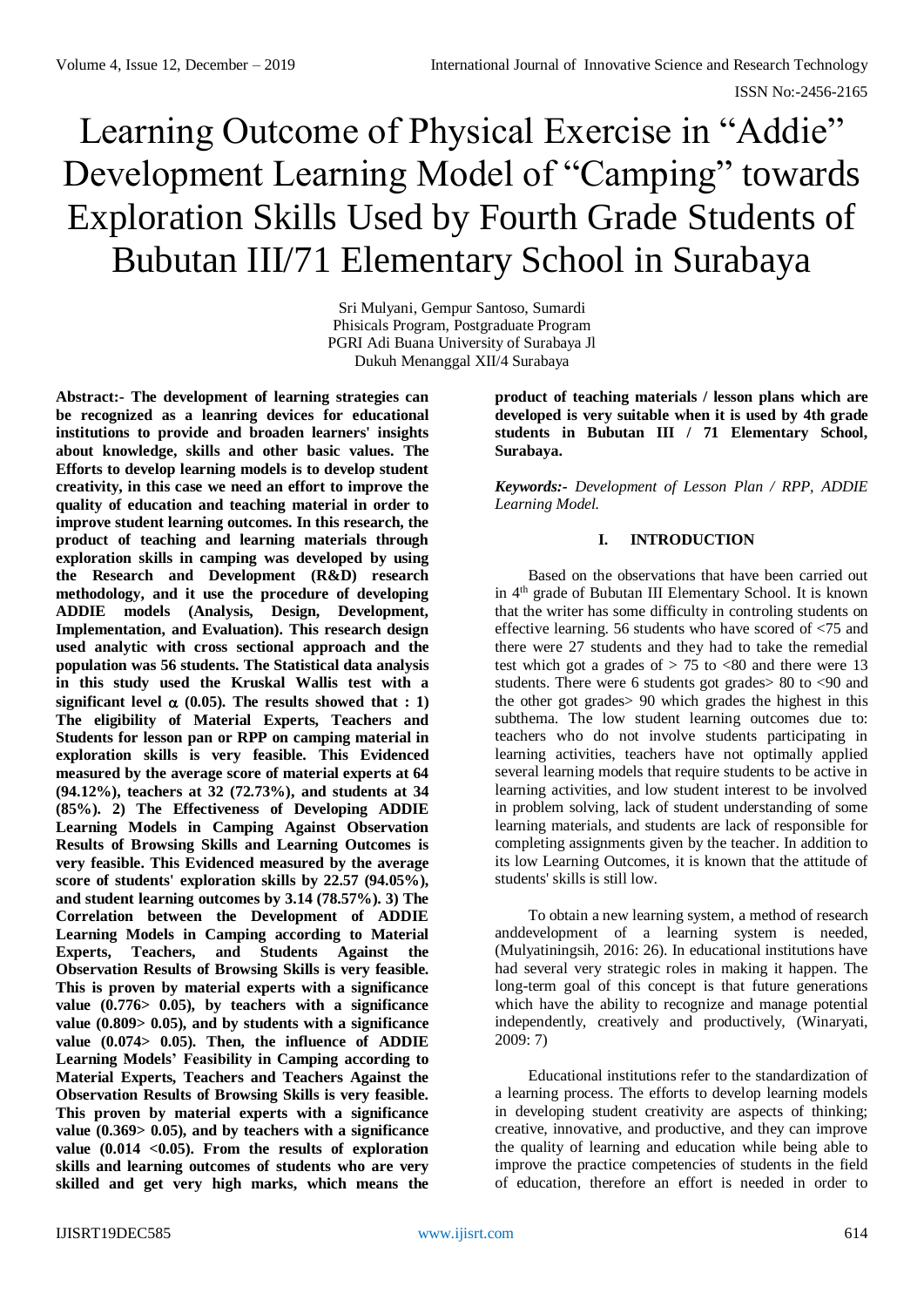improve the quality of education and teaching learning materials in order to obtain an improvement of student learning outcomes.

#### **II. DEVELOPMENT METHODS**

Reseach and development (R&D) research methodology procedures for developing the ADDIE model (Analysis, Design, Development, Implementation, and Evaluation) (Dick and Carry (1996).

## *A. Development Procedure*

#### *Analysis stage*

At this stage, the researcher analyzes the problem, after that the researcher analyzes the feasibility and requirements of the lesson plan will be made. Researchers also design lesson plans that suitable with learning objectives, identify what material and skills will be included in the lesson plans and design the writing structure within the lesson plans.

## *Design Stage*

At this stage, the researcher will make what is needed. This steps at this stage are; arrange the needs of the lesson plan and determine the titles of the material in the lesson plan. Material are determined based on basic competencies, indicators, and learning material listed in the curriculum.

## *Development Stage*

At this stage, the lesson plan will be developed by researchers according to the design that has been set, after that the lesson plan which has been made will be validated by the experts.

#### *Implementation Stage*

At this stage, a practice was conducted on the Physical Education teachers and students in 4<sup>th</sup> grade at Bubutan III / 71 Elementary School in Surabaya. Implemented lesson plans have been developed in the real situations, that is in the classroom.

#### *Evaluation stage*

At this stage, an evaluation is carried out in the form of evaluating student learning outcomes. The evaluation results are used to provide feedback to the users of the lesson plan. Revisions are made according to the evaluation results or needs which cannot be fulfilled by the users of the lesson plan.

## *Trial Product*

#### $\triangleright$  Trial Design

After going through the expert validation process, the next product will be tested on the students. At this stage the first lesson plan was tested on 10 students. Furthermore, the trials were conducted on 56 students to be asked to learn and solve problems in the lesson plan.

#### $\triangleright$  Trial Subject

The subjects being tested were 1 expertsmaterial; Coaches / lecturers in sports education courses, 1 Teacher; Guidance / Physical Education teachers and 56 students in 4<sup>th</sup> grade at Bubutan III / 71 Elementary School in Surabaya.

#### **III. DATA ANALYSIS**

The instrument used was a questionnaire which consists of; questionnaire of expert, teachermaterial, and student. The analysis is intended to obtain the feasibility of development products to be used as teaching material.

The questionnaire data were analyzed by using a percentage technique, it used the following formula:

Percentage =  $\sum$ (answer x item x 100%)

N x highest score

information:  $\Sigma$  = total  $N = a$  number of all questionare iems

| Level of achievement | Qualification | Information               |
|----------------------|---------------|---------------------------|
| $3,26 - 4,00$        | Very valid    | Valid/no revision         |
|                      |               |                           |
| $2,51 - 3,25$        | valid         | Valid enough/no revised   |
|                      |               |                           |
| $1,76 - 2,50$        | Less valid    | Less valid/minor revision |
| $1,00 - 1,75$        | Not valid     | Not valid/major revision  |
|                      | ____          |                           |

## Table 1:- Eligibility Assessment Criteria

| Level of achievement           | Qualification | Information               |
|--------------------------------|---------------|---------------------------|
| $>92\%$                        | Very high     | Valid/no revision         |
| $\geq$ 83% s/d <92%            | high          | Valid enough/no revised   |
| $\geq 75\% \text{ s/d} < 83\%$ | enough        | Less valid/minor revision |
| <75%                           | low           | Not valid/major revision  |

Table 2:- Learning outcome assessment criteria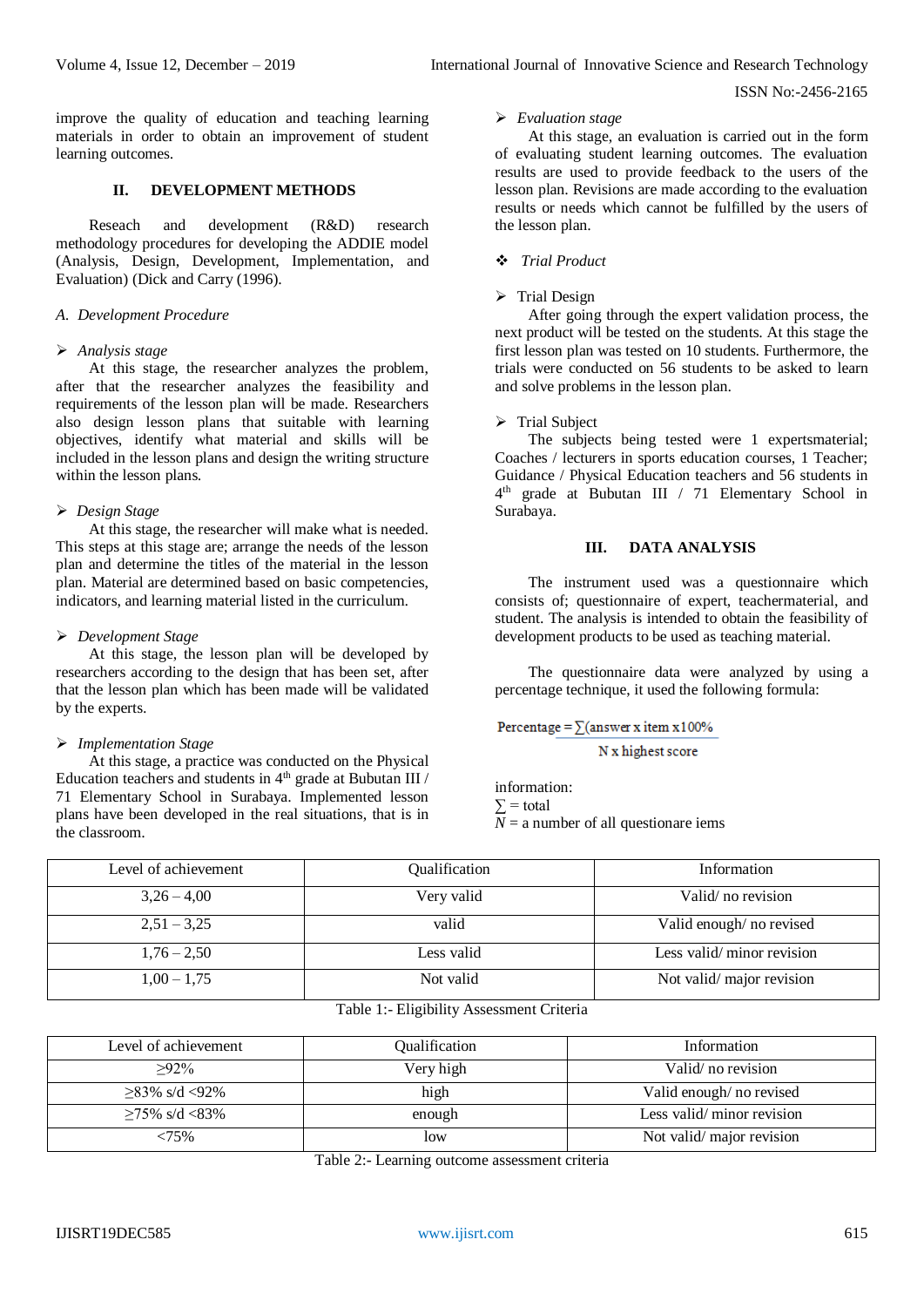Statistical data analysis in this study used the Kruskal Wallis test with a significant level  $\alpha$  (0.05).

# **IV. DEVELOPMENT RESULT AND DISCUSSION**

## *A. The result of Discussion on ADDIE Model Learning Tools Development Process*

## *Analysis*

In this first stage, the analysis phase is carried out. At this stage the researcher began with the activity of identifying problems in the learning of the Health Education in camping in  $4<sup>th</sup>$  grade at SDN Bubutan III / 71 Surabaya.

The results of this activity were obtained by some information, including the Health Education learning applied by the teacher is more dominantly using conventional methods, and the majority of students had difficulty in learning, that is individually, especially in the form of problem solving and also activities in open nature such as camping material for browsing skills.

## *Design*

In this second stage, researchers proceed into design stage. Some activities were undertaken are making and compiling learning tools in the form of lesson plans. The results of this stage were obtained by the initial device, which was the learning device of the Physical Education or *Penjaskes* on the camping sub-topic in exploration skills.

# *Development*

In this third stage, researchers proceed to the development stage. The activity carried out is the development consisting of the validation process and the revision process at regular intervals so that a learning device is obtained which is ready to be trialled in the field. At this stage, it produces a Physical Education learning tool that is validated by validators that are ready to be applied in learning.

# *Implementation*

At this fourth stage is the implementation stage. At this stage, learning tools that have received validation will be applied to 4th grade students at SD Negeri Bubutan III / 71 Surabaya with a total of 56 students.

# *Evaluation*

At this last stage is the evaluation stage. Evaluation activities are on the effectiveness of learning by analyzing data which obtained during the application of learning tools.

# *B. Finding and Data Analysis*

# *Feasibility Development*

ADDIE Learning Model in Camping Against Exploration Skills and Learning Outcomes in Grade 4 Students in Bubutan III / 71 Public Elementary School in Surabaya, according to Material Experts. Based on the Assessment and Validation Results on the feasibility of the

lesson plan (RPP) by the Material Experts, it can be concluded that the average score before revision with the results of the score; Very Suitable Material is 0 (0%) in the category of "Very Eligible", the Material in Accordance is 45 (88.24%) categorized as "Eligible", the Material is Inappropriate by 4 (11.76%) categorized as "Ineligible", and Ingredients Very Inappropriate Corresponds to  $0(0\%)$ categorized as "Not Eligible".

Furthermore, after a revision of the product developed, the results are obtained; The Most Suitable Materials are 64 (94.12%) categorized as "Very Eligible", the Suitable Materials are  $3(5.88%)$  categorized as "Eligible", the Non-Suitable Materials are 0 (0%) categorized as "Inadequate", and the Material is Very Inappropriate Corresponds to 0 (0%) categorized as "Not Eligible". That the results of the assessment and validation of the feasibility of the Lesson Plan (RPP) by material experts numbering 1 person above can be seen based on the per aspect that has been assessed has reached the specified competencies, and can be seen based on the percentage of total feasibility before revision and after revision can be it was concluded that the highest average score before revision was 45 with a percentage of 88.24% categorized as "Eligible". Furthermore, after a revision of the product developed, it was obtained 64 results with a percentage of 94.12% categorized as "Very Eligible". Then it can be said that the learning tools developed in the Lesson Plan (RPP) in this study are "effective".

 $\triangleright$  The Eligibility of Developing ADDIE Learning Models in Camping Against Exploration Skills and Learning Outcomes in Grade 4 Students at SD Negeri Bubutan III / 71, Surabaya City, according to the Teachers. Based on the results of the Assessment and Validation on the feasibility of the Learning Implementation Plan (RPP) by the teachers, it can be concluded that the average score with grades; Mastery of Very Suitable Speakers is 32 (72.73%) categorized as "Very Eligible", the Mastery of Proper Speakers is 9 (27.27%) categorized as "Eligible", the Mastery of Unsuitable Speakers is 0 (0%) categorized as "Not Eligible", and which Mastery of Very Unsuitable Presenters is 0 (0%) categorized as "Ineligible".

That is the results of the assessment and validation of the feasibility of the Lesson plan (RPP) by the teachers amounting to 1 person above can be seen from the feasibility based on per aspect which has been determined to have reached the specified competencies, and can be seen its feasibility based on the total percentage it can be concluded that the average score The highest value obtained is 32 with a percentage of 72.73% categorized as "Very Eligible" (valid / not revised). Then it can be said that the learning tools developed in the lesson plan (RPP) in this study are "effective".

 $\triangleright$  The Eligibility of Developing ADDIE Learning Models in Camping Against Exploration Skills and Learning Outcomes in Grade 4 Students at SD Negeri Bubutan III / 71, Surabaya City, according to the Students. Based on

.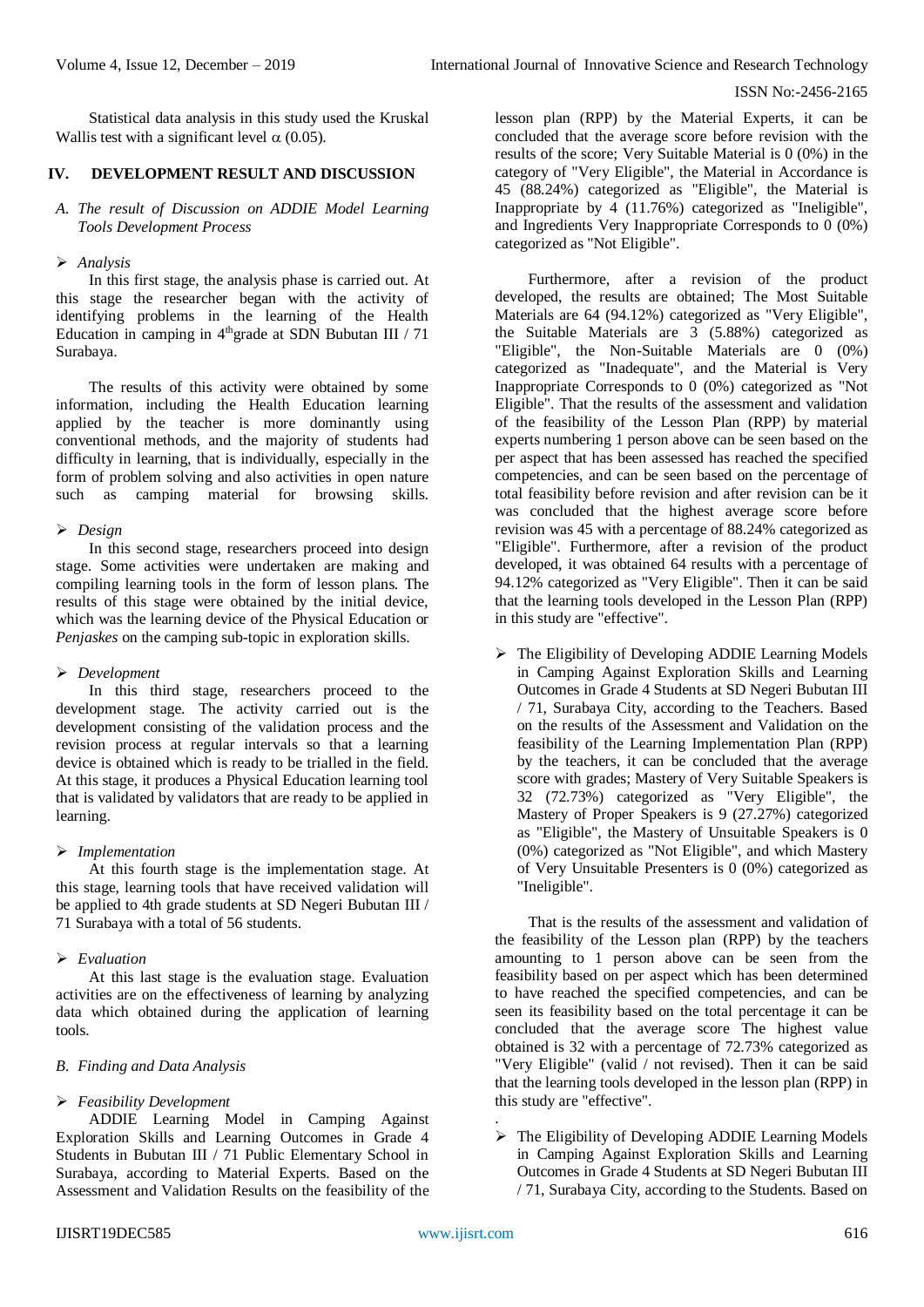the Assessment and Validation Results on the feasibility of the Lesson Plan (RPP) by students amounting to 10 people, it can be concluded that the average score of students with grades; Comprehensive Material Comprehension is 34 (85%) categorized as "Very Eligible", the Comprehensive Material Comprehension is  $6(15%)$  categorized as "Eligible", the Comprehensive Material Comprehension is 0 (0%) categorized as "Inadequate", and the Understanding of Material Very Inappropriate at 0 (0%) categorized as "Not Eligible".

That is the results of the assessment and validation of the feasibility of the Lesson Plan (RPP) by the students numbering 10 people above can be seen based on the per aspect which has been achieved has reached the specified competencies, and can be seen eligibility based on the total percentage can be concluded that the average score the highest was 34 results with a percentage of 85% categorized as "Very Eligible" (valid / not revised). Then it can be said that the learning tools developed in the Learning Implementation Plan (RPP) in this study are "effective".

 Effectiveness of ADDIE Learning Model Development in Camping Against Observation Results of Exploration Skills in Grade 4 Students in SD Negeri Bubutan III / 71, Surabaya. Based on Observation Assessment Data Results of Exploration Skills in camping on the development of ADDIE learning models by students totaling 56 people, it can be concluded that the average score of students with Exploration Skills with grades; Very Able to 22.57 (94.05%) categorized as "Highly Skilled", Able to 1.02 (5.65%) categorized as "Skilled", to Not Able by 0.04 (0.3%) categorized as "Less Skilled", and Very Not Skilled Capable of 0 (0%) categorized as "Not Skilled".

That isthe results of the Observation of Exploration Skills assessment in the camping of the students above can be seen based on per aspect which has been determined to have reached the specified competency, and can be seen based on the total percentage of eligibility it can be concluded that the highest average score of 22.57 results with a percentage of 94.05% categorized "Very Skillful" (valid / not revised). So it can be said that the learning tools developed in the Lesson Plan (RPP) towards the development of ADDIE learning models by students in this study are "effective".

 Effectiveness of ADDIE Learning Model Development in Camping Against Learning Outcomes of 4thGrade Students in SD Negeri Bubutan III / 71 Surabaya City. Based on the data of Student Learning Assessment Results on the development of ADDIE learning models in camping by students amounted to 56 people. It is known that who gets the value; Very High  $(ST)$  ( $\geq$ 92%) of 44 students with an average of 3.14 (78.57%), who received a High grade (T)  $(≥83%$  to  $≤92%$ ) of 9 students with an average of 0.64 ( 21.43%), and those who get a Medium (S) score ( $\geq$ 75% to <83%) of 3 students with an average of 0.11 (5.36%), Students are declared capable of completing well individually if obtained with a score of  $\geq$  75 and at least 75% of the total number of students according to the Minimum Mastery Criteria (KKM).

Then it means that students have been able to achieve the competencies that have been set namely solving problems related to camping exploration skills.

That is the results of student learning above can be seen based on the percentage of total feasibility, it can be concluded that the results of student learning above have met the Minimum Mastery Criteria (KKM) and have reached the specified competencies, namely obtaining the highest average score obtained by the results of the grades; Very High  $(ST)$  ( $\geq$ 92%) of 44 students with an average of 3.14 (78.57%) categorized as "Very High" (Valid / unrevised). So it can be said that the learning tools developed in the Lesson Plan (RPP) towards the development of ADDIE learning models by students in this study are "effective".

- The Correlation between the Development of ADDIE Learning Models in Camping according to Experts of the Material To the Observation Results of Exploration Skills in Grade 4 Students in SD Negeri Bubutan III / 71, Surabaya. Based on the Kruskall Wallis Test Results show that there is a relationship between the feasibility of developing the RPP learning model of material experts with exploration skills in students, this is evidenced by the significance value of  $0.776 > 0.05$ . So it can be concluded that "There is a relationship between the feasibility of developing ADDIE learning models of material experts in camping and the exploration skills of students, is" Worthy ".
- $\triangleright$  The Correlation between the Development of ADDIE Learning Models in Camping according to the Teachers Against the Observation Results of Exploration Skills in Grade 4 Students in SD Negeri Bubutan III / 71, Surabaya.

Based on the Kruskall Wallis Test Results showed that there is a relationship between the feasibility of developing the learning model of the lessson plan of teachers with the exploration skills of students, this is evidenced by the significance value of 0.809> 0.05. So it can be concluded "There is a relationship between the feasibility of developing ADDIE learning models of teachers in camping with the exploration skills of students, is" Decent ".

 The Correlation between the Development of ADDIE Learning Models in Camping according to Students Against the Observation Results of Exploration Skills in 4th Grade Students in SD Negeri Bubutan III / 71, Surabaya.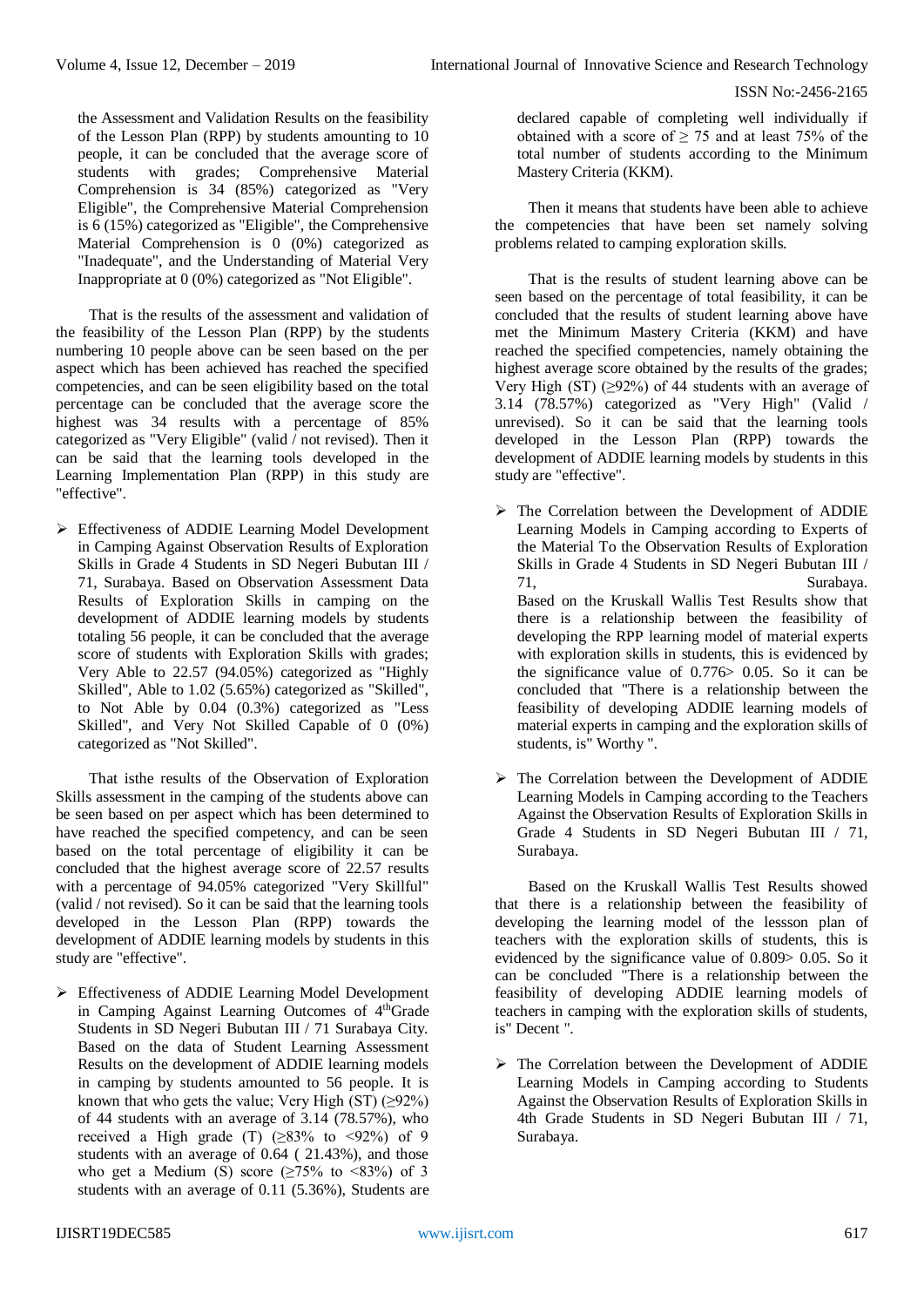Based on the results of the Crucial Test Wallis Test shows that there is a relationship between the feasibility of developing the RPP learning model of students with exploration skills, this is evidenced by the significance value of 0.074> 0.05. So it can be concluded that the development of ADDIE learning models for students in camping towards exploration skills is "Worthy".

- $\triangleright$  The Influence of the Feasibility of ADDIE Learning Models in Camping according to the Experts of the Materials Against Learning Outcomes in Grade 4 Students in SD Negeri Bubutan III / 71, Surabaya. Based on the Kruskall Wallis Test Results showed that there is an influence between the feasibility of developing the lesson plan learning model of the material experts with student learning outcomes in camping, this is evidenced by the significance value of 0.369> 0.05. So it can be concluded that "There is an influence on the development of ADDIE learning models of material experts on students in camping on learning outcomes".
- Effect of Feasibility of ADDIE Learning Model Development in Camping according to Teachers Against Learning Outcomes in Grade 4 Students in SD Negeri Bubutan III / 71, Surabaya. Based on the results of the Crucial Test Wallis Test shows that there is no influence between the feasibility of developing the lesson model of the teachers and the learning outcomes of students in camping, this is evidenced by the significance value of  $0.014$  <0.05. So it can be concluded that "There is no influence on the development of the ADDIE learning model of Teachers on students in camping on learning outcomes".

# **V. CONCLUSION**

Based on the results of research conducted by the researcher on the development of ADDIE learning models in camping on the exploration skills and learning outcomes of 4th grade students in SD Negeri Bubutan III / 71, Surabaya, the writer can conclude that:

- $\triangleright$  The Eligibility of Developing ADDIE Learning Models in Camping Against Exploration Skills in Grade 4 Students in Bubutan III / 71 Elementary School Surabaya according to Material Experts, the results obtained with an average score after being revised by 64 with a percentage of 94.12% categorized as "Very Eligible" "
- $\triangleright$  The Eligibility of Developing ADDIE Learning Models in Camping Against Exploration Skills in Grade 4 Students at Bubutan III / 71 Elementary School Surabaya according to the teachers, the results obtained with an average score of 32 with a percentage of 72.73% categorized as "Very Eligible".
- $\triangleright$  The Eligibility of Developing ADDIE Learning Models in Camping Against Exploration Skills in Grade 4 Students in Bubutan III / 71 Elementary School Surabaya City according to the Students, the results

obtained with an average score of 34 with a percentage of 85% categorized as "Very Eligible".

- Effectiveness of ADDIE Learning Model Development in Camping Against Observation Results of Exploration Skills in Grade 4 Students in Bubutan III / 71 Elementary School Surabaya, obtained results with an average score of 22.57 with a percentage of 94.05% categorized as "Highly Skilled" and said " effective".
- The Effectiveness of ADDIE Learning Model Development in Camping Against Learning Outcomes in Class 4 Students in SD Negeri Bubutan III / 71 Surabaya City, obtained results with an average score of 3.14 with a percentage of 78.57% categorized as "Very High" and said to be "effective ".
- > The Correlation between the Development of ADDIE Learning Models in Camping according to the Experts of the Material Against the Observation Results of Exploration Skills in Grade 4 Students in SD Negeri Bubutan III / 71 Surabaya, obtained from the results of the Crucial Wallis Test with a significance value of 0.776> 0.05. So it can be concluded "There is a relationship between the feasibility of developing ADDIE learning models of material experts in camping on the exploration skills of students".
- The Correlation between the Development of ADDIE Learning Models in Camping by Teachers Against the Observation Results of Exploration Skills in Grade 4 Students in Bubutan III / 71 Elementary School, Surabaya, obtained from the Crucial Wallis Test with a significance value of 0.809> 0.05. So it can be concluded "There is a relationship between the feasibility of developing ADDIE learning models of teachers in camping with the exploration skills of students".
- $\triangleright$  The Correlation between the Development of ADDIE Learning Models in Camping by Students Against the Observation Results of Exploration Skills in Grade 4 Students in Bubutan III / 71 elementary school, Surabaya, obtained from the results of the Crucial Wallis Test with a significance value of 0.074> 0.05. So it can be concluded "There is a relationship between the feasibility of developing ADDIE learning models of students in camping and the students' exploration skills".
- $\triangleright$  The Effect of the Feasibility of Developing ADDIE Learning Models in Camping according to Experts of the Materials Against Learning Outcomes in Grade 4 Students at Bubutan III / 71 Elementary School Surabaya City, obtained from the results of the Crucial Wallis Test with a significance value of 0.369> 0.05. So it can be concluded that "There is an influence on the development of ADDIE learning models of material experts on students in camping on learning outcomes".
- $\triangleright$  The Effect of Feasibility of Developing ADDIE Learning Models in Camping according to Teachers Against Learning Outcomes in Grade 4 Students in Bubutan III / 71 Elementary School Surabaya City, obtained from the results of the Crucial Wallis Test with a significance value of  $0.014$  <0.05. So it can be concluded that "There is no influence on the